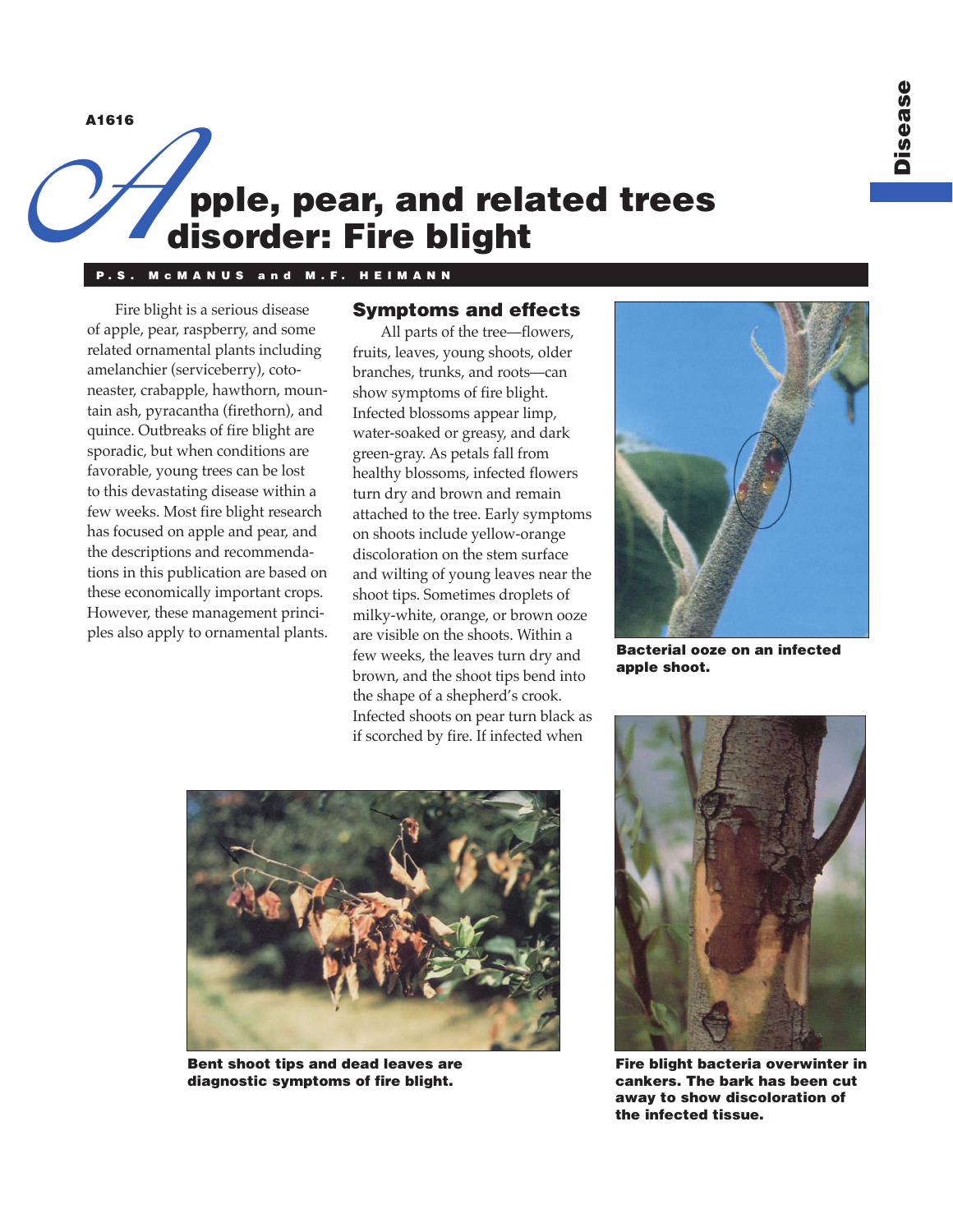#### A P P L E , P E A R , A N D R E L A T E D T R E E S D I S O R D E R . F I R E B L I G H T

young, fruit are small, shriveled, and brown. Later, fruit infections appear as small, blister-like spots with red halos. Eventually the entire fruit becomes brown and rotted.

Fire blight can spread internally from blossoms and shoots to woody parts of the tree. The bark of infected branches, trunks, and roots is darker than surrounding healthy tissue. Tissue under the bark is reddish and water-soaked at first, but later turns dry and brown. Slightly sunken cankers develop on branches and trunks. During the growing season, the margins of cankers are indefinite. During the winter, the margins are distinct and affected bark is often cracked.

#### **Cause**

The bacterium that causes fire blight, *Erwinia amylovora,* overwinters at the margins of cankers. In the spring, ooze containing bacteria exudes from the cankers at about the same time the trees are blooming. The ooze is spread to blossoms by splashing rain and insects. The bacteria rapidly multiply on the blossoms when rain, fog, or high relative humidity (greater than 60%) accompanies temperatures above 65°F. Bees spread bacteria from blossom to blossom. Infection occurs when rain or dew washes the bacteria to openings near the base of the flower. The bacteria can then move systemically throughout the plant to shoot tips and roots.

Wind-driven rain can also spread the bacteria. Sudden and severe outbreaks often occur about 5–10 days after hail or strong winds wound young, succulent tissue. Shoot infections can be numerous following a storm even if blighted blossoms were not apparent. Shoot tips become

nearly resistant to infection later in the season after they stop growing.

Roots become infected when bacteria enter systemically through the trunk or through infected rootstock sprouts. Trees will often die if the roots become infected.

#### Control

Once established, fire blight is difficult to control and impossible to eradicate. Integration of good cultural and sanitary practices is the best means of preventing fire blight and managing the disease when it occurs. Well-timed application of chemicals to kill or inhibit bacteria is often necessary on susceptible cultivars.

## **Cultural**

No cultivars or rootstocks are immune to fire blight, but several are relatively resistant. Severe outbreaks can be avoided by growing the more resistant cultivars and rootstocks. In particular, avoid combinations of highly susceptible rootstocks and cultivars. Plant trees on well-drained sites with soil pH of 5.5–6.5. Trees should be properly fertilized, but avoid excessive nitrogen, especially later than July 1 as this promotes the growth of succulent, highly susceptible tissue.

Remove overwintering bacteria by pruning out infected tissue during the dormant season; make cuts at least 4–6 inches below canker margins. During the growing season, inspect trees for symptoms at least once per week starting about a week after bloom through July. Remove infections with cuts at least 12 inches below visible symptoms. Disinfest pruning tools by soaking them in a solution of 1 part bleach plus 9 parts water for 30 seconds. If fire blight infections are so numerous that removing them all is impractical, wait until the tree is dormant to prune. Excessive pruning during the growing season can do more harm than good by promoting succulent growth and by directly transferring of the fire blight bacterium on tools.

#### Chemical

You can reduce the spread of bacteria in early spring by applying copper compounds when buds are showing  $\frac{1}{4}$  inch of green tissue. Copper applied later could damage young leaves and blossoms.

Streptomycin is the most effective chemical for fire blight management. If the weather is favorable for fire blight development, spray streptomycin at 3- to 4-day intervals during bloom to inhibit bacterial growth and reduce blossom infection. After bloom, do not apply streptomycin except within 24 hours following a storm with hail or strong winds and rain. Do not apply streptomycin to actively oozing shoots—this is ineffective in controlling disease and could promote the development of streptomycin-resistant strains of the fire blight bacterium.

For details on using chemicals to control fire blight, see Extension publication *Commercial Tree Fruit Spray Guide* (A3314) or *Apple Pest Management for Home Gardeners*  (A2179).

References to products in this publication are for your convenience and are not an endorsement of one product over other similar products. You are responsible for using chemicals according to the manufacturer's current label directions. Follow directions exactly to protect the environment and people from chemical exposure.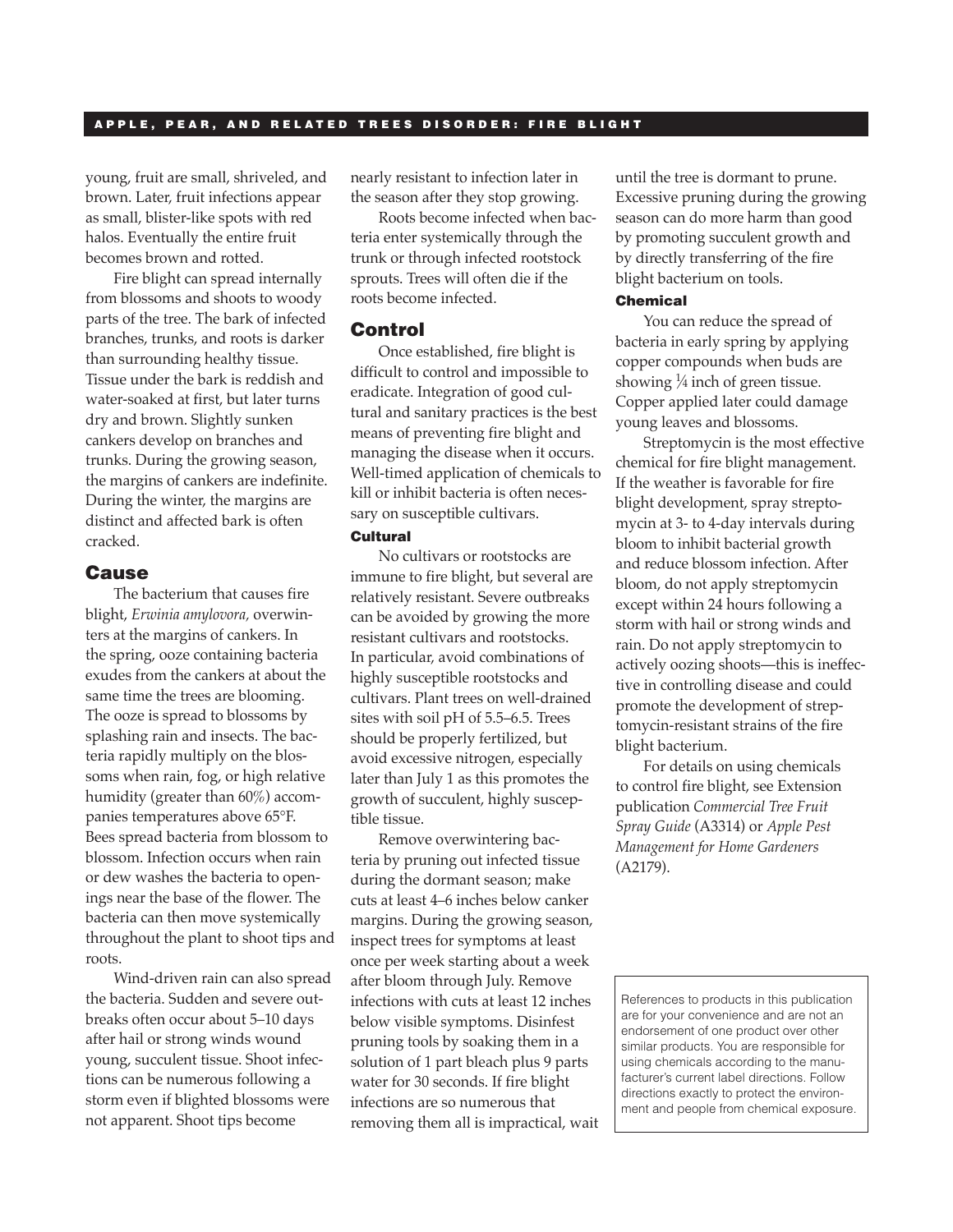| Table 1. Relative resistance of apples, pears, and crabapples to |  |  |  |
|------------------------------------------------------------------|--|--|--|
| fire blight*                                                     |  |  |  |

| <b>Resistant</b>             | <b>Susceptible</b>       |                           |
|------------------------------|--------------------------|---------------------------|
| <b>Apples</b>                |                          |                           |
| Early McIntosh               | Cortland                 | Burgundy                  |
| Empire                       | Earligold                | Gala                      |
| Freedom                      | Fireside/Connell         | Idared                    |
| Haralson                     | <b>Golden Delicious</b>  | Jonagold                  |
| <b>Jonafree</b>              | Honeygold                | Jonathan                  |
| Liberty                      | Jerseymac                | Lodi                      |
| Northern Spy                 | Jonamac                  | Northern Spy              |
| Nova Easygro                 | Macfree                  | Paulared                  |
| Prima                        | Macoun                   | Rome Beauty               |
| Priscilla                    | McIntosh                 |                           |
| <b>Red Delicious</b>         | <b>Mollies Delicious</b> |                           |
| Stayman                      | Northwestern Greening    |                           |
| Viking                       | Redfree                  |                           |
| William's Pride              | Regent                   |                           |
| Winesap                      | Spartan                  |                           |
| <b>Apple rootstocks</b>      |                          |                           |
| Geneva 30                    | MM.106                   | Bud.9                     |
| Geneva <sub>65</sub>         | MM.111                   | M.26, M.27                |
| M.7                          |                          | Mark                      |
| Novole                       |                          | Ottawa 3                  |
|                              |                          | P.2, P.22                 |
| <b>Pears and Asian pears</b> |                          |                           |
| Harrow Delight               | Chojuro                  | <b>Bartlett</b>           |
| <b>Harrow Sweet</b>          | Harvest Queen            | Bosc                      |
| Magness                      | Lucious                  | Clapp's Favorite          |
| Moonglow                     | New Century              | d'Anjou                   |
|                              | Spartlett                | <b>Flemish Beauty</b>     |
|                              |                          | Highland                  |
| <b>Pear rootstocks</b>       |                          |                           |
| Old Home (OH)                |                          | <b>Bartlett seedlings</b> |
| OH x Farmingdale             |                          |                           |
| <b>Crabapples</b>            |                          |                           |
| Centennial                   | Dolgo                    | Snowdrift                 |
| Profusion                    | Harvest Gold             | Silver Moon               |
| Whitney                      | Red Splendor             | Transcendent              |
|                              | <b>White Candle</b>      |                           |

*\*Excerpted and modified from USDA Bulletin No. 631,* Fire Blight—Its Nature, Prevention, and Control

# Additional Information

For more information on related topics, see the following publications available from your county Extension office.

*Apple Cultivars for Wisconsin* (A2105) *Apple Pest Management for Home Gardeners* (A2179) *Commercial Tree and Fruit Spray Guide*  (A3314) *Growing Apples in Wisconsin* (A3565) *Growing Pears in Wisconsin* (A2072) *Raspberry Disorder: Fire Blight* (A3499) *Rootstocks for Fruit Trees in Wisconsin* 

(A3561)